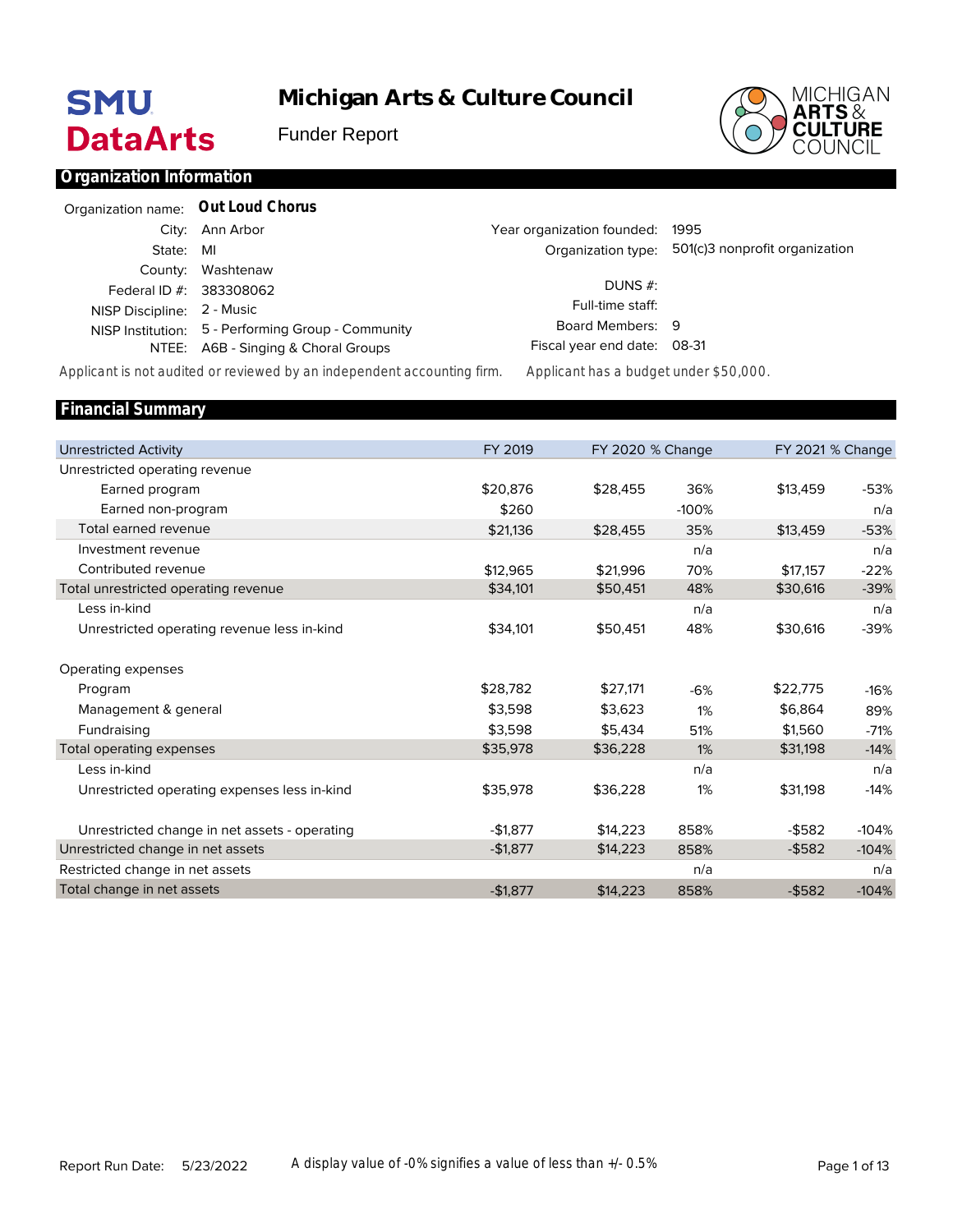#### **Out Loud Chorus**

44%

## **Unrestricted Operating Revenue by Source**



## **Operating Expenses by Functional Grouping**



56%

44%

56%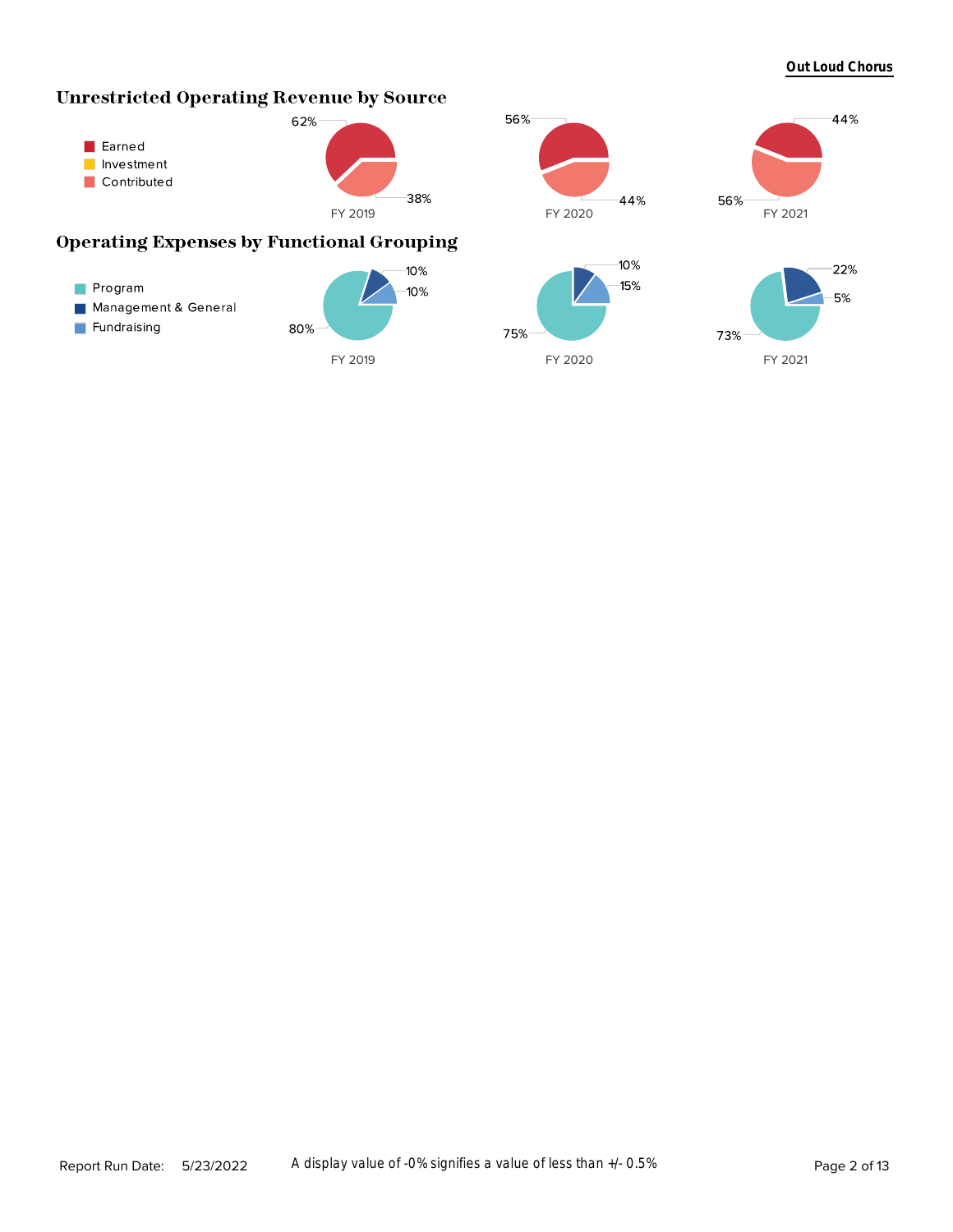| <b>Revenue Details</b>                         |          |          |          |              |            |
|------------------------------------------------|----------|----------|----------|--------------|------------|
|                                                |          |          |          |              |            |
| <b>Operating Revenue</b>                       | FY 2019  | FY 2020  | FY 2021  | FY 2021      | FY 2021    |
| Earned - Program                               | Total    | Total    | Total    | Unrestricted | Restricted |
| Subscriptions                                  |          |          |          |              |            |
| Membership fees - individuals                  |          |          |          | \$0          | \$0        |
| Membership fees - organizations                |          |          |          |              |            |
| Ticket sales & admissions                      |          | \$16,280 | \$6,164  | \$6,164      |            |
| <b>Education revenue</b>                       |          |          |          |              |            |
| <b>Publication sales</b>                       |          |          |          |              |            |
| Gallery sales                                  |          |          |          |              |            |
| Contracted services & touring fees             |          |          |          |              |            |
| Royalty & reproduction revenue                 |          |          |          |              |            |
| Earned - program not listed above              | \$20,876 | \$12,175 | \$7.295  | \$7,295      |            |
| Total earned - program                         | \$20,876 | \$28,455 | \$13,459 | \$13,459     |            |
|                                                |          |          |          |              |            |
| Earned - Non-program                           |          |          |          |              |            |
| Rental revenue                                 |          |          |          |              |            |
| Sponsorship revenue                            |          |          |          |              |            |
| Attendee-generated revenue not<br>listed above |          |          |          |              |            |
| Earned non-program not listed above            | \$260    |          |          |              |            |
| Total earned - non-program                     | \$260    |          |          |              |            |
| Total earned revenue                           | \$21.136 | \$28,455 | \$13,459 | \$13,459     |            |

**Out Loud Chorus**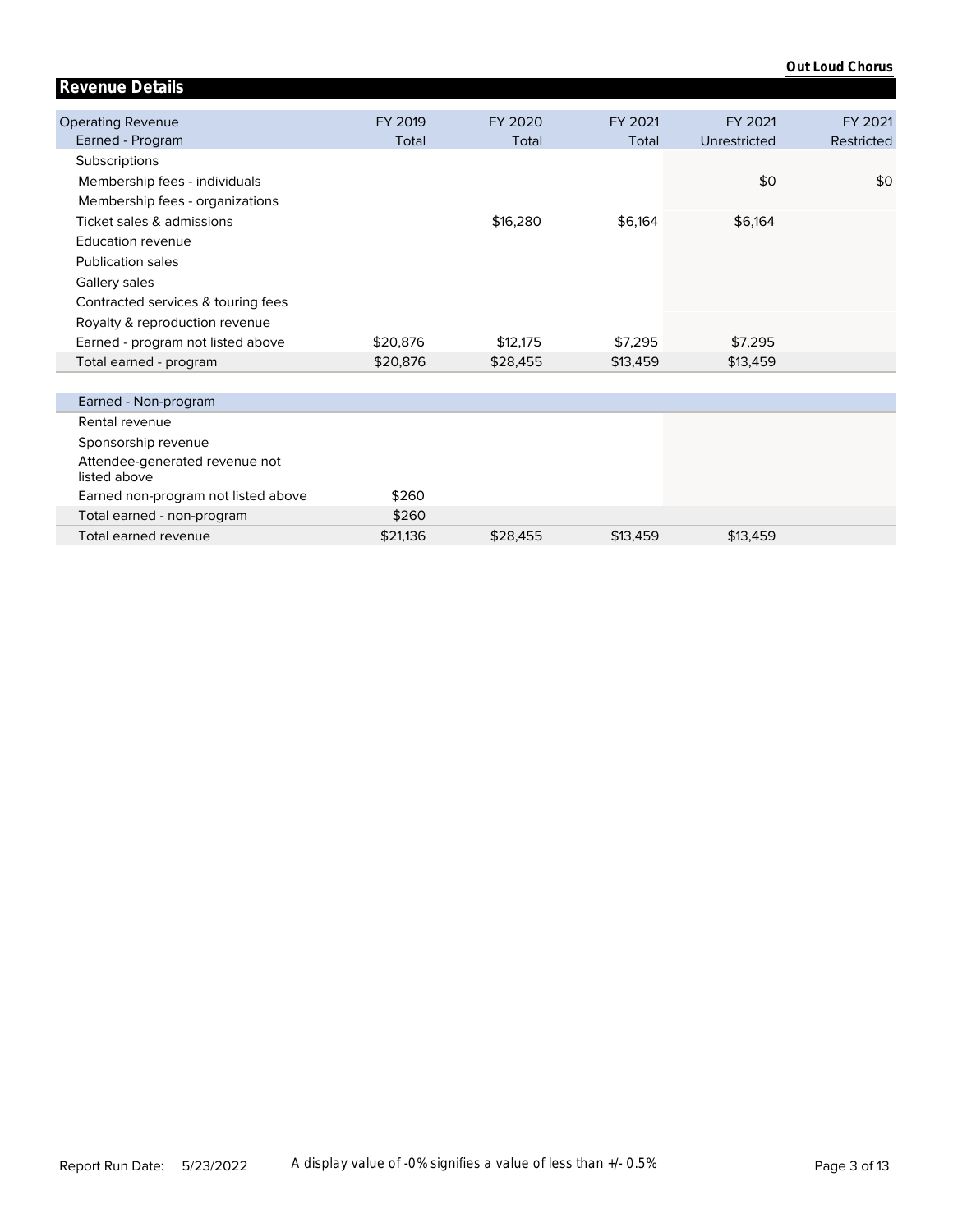|                                                   |          |          |          |              | Out Loud Chorus |
|---------------------------------------------------|----------|----------|----------|--------------|-----------------|
|                                                   | FY 2019  | FY 2020  | FY 2021  | FY 2021      | FY 2021         |
| Contributed                                       | Total    | Total    | Total    | Unrestricted | Restricted      |
| Individual                                        | \$4,455  | \$6,712  | \$8,724  | \$8,724      |                 |
| Corporate                                         | \$410    | \$112    | \$81     | \$81         |                 |
| State government                                  | \$8,100  | \$11,238 | \$8,332  | \$8,332      |                 |
| In-kind operating contributions                   | \$0      | \$0      | \$0      |              |                 |
| Special fundraising events                        |          | \$3,934  | \$20     | \$20         |                 |
| Net assets released from restriction              | \$0      | \$0      | \$0      |              |                 |
| Total contributed revenue                         | \$12,965 | \$21,996 | \$17,157 | \$17,157     |                 |
| Operating investment revenue                      | \$0      | \$0      | \$0      |              |                 |
| Total operating revenue                           | \$34,101 | \$50,451 | \$30,616 | \$30,616     |                 |
| Total operating revenue less operating<br>in-kind | \$34,101 | \$50,451 | \$30,616 | \$30,616     |                 |
|                                                   |          |          |          |              |                 |
| Total revenue                                     | \$34,101 | \$50,451 | \$30,616 | \$30,616     |                 |
| Total revenue less in-kind                        | \$34,101 | \$50,451 | \$30,616 | \$30,616     |                 |

#### **Revenue Narrative**

FY 2019 n/a FY 2020 n/a FY 2021 Due to COVID, we changed our revenue stream model. The January livestream concert was traditional tickets sold. The June concert was an outdoor space and was "donate via text-to-donate". Instead of ticket revenue, the June concert is under individual contributions. We also livestreamed the June concert free of charge and asked for donations.

> In addition, our membership dues were down year over year due to less people willing to engage in singing in a chorus. This is another aspect of COVID that impacted our revenue.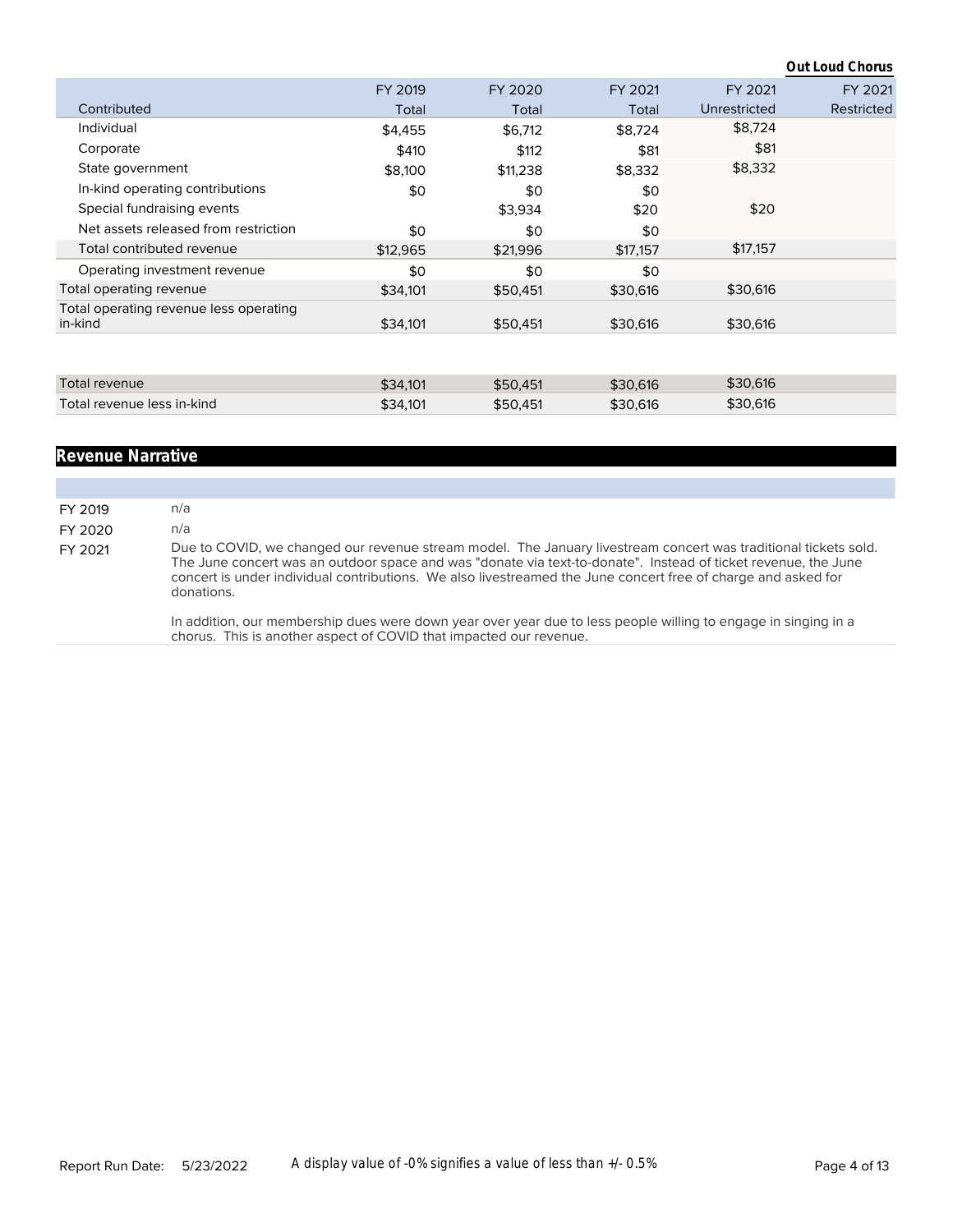|                                                 | FY 2019<br>Total | FY 2020<br>Total | %<br>Change | FY 2021<br>Total | %<br>Change | FY 2021  | FY 2021<br>General &<br>Program Administrative | FY 2021<br>Fundraising |
|-------------------------------------------------|------------------|------------------|-------------|------------------|-------------|----------|------------------------------------------------|------------------------|
| Personnel expenses -<br>Operating               |                  |                  |             |                  |             |          |                                                |                        |
| Independent contractors                         | \$18,736         | \$16,888         | $-10%$      | \$16,329         | $-3%$       | \$11,920 | \$3,592                                        | \$816                  |
| Total personnel expenses -<br>Operating         | \$18,736         | \$16,888         | $-10%$      | \$16,329         | $-3%$       | \$11,920 | \$3,592                                        | \$816                  |
| Non-personnel expenses -<br>Operating           |                  |                  |             |                  |             |          |                                                |                        |
| Occupancy costs                                 | \$4,346          | \$5,048          | 16%         | \$4,431          | $-12%$      | \$3,235  | \$975                                          | \$222                  |
| Non-personnel expenses not<br>listed above      | \$12,896         | \$14,292         | 11%         | \$10,438         | $-27%$      | \$7,620  | \$2,296                                        | \$522                  |
| Total non-personnel<br>expenses - Operating     | \$17,242         | \$19,340         | 12%         | \$14,869         | $-23%$      | \$10,854 | \$3,271                                        | \$743                  |
| <b>Total operating expenses</b>                 | \$35,978         | \$36,228         | 1%          | \$31,198         | $-14%$      | \$22,775 | \$6,864                                        | \$1,560                |
|                                                 |                  |                  |             |                  |             |          |                                                |                        |
| Total expenses                                  | \$35,978         | \$36,228         | 1%          | \$31,198         | $-14%$      |          |                                                |                        |
| Total expenses less in-kind                     | \$35,978         | \$36,228         | 1%          | \$31,198         | $-14%$      |          |                                                |                        |
| Total expenses<br>less depreciation             | \$35,978         | \$36,228         | 1%          | \$31,198         | $-14%$      |          |                                                |                        |
| Total expenses less<br>in-kind and depreciation | \$35,978         | \$36,228         | 1%          | \$31,198         | $-14%$      |          |                                                |                        |
|                                                 |                  |                  |             |                  |             |          |                                                |                        |

## **Expense Narrative**

**Expense Details**

| FY 2019 | n/al                                                                                                                                                                   |
|---------|------------------------------------------------------------------------------------------------------------------------------------------------------------------------|
| FY 2020 | n/a                                                                                                                                                                    |
| FY 2021 | Due to COVID, our expense model changed, too, with less performances and lower chorus membership. We<br>rehearsed for free in a local park outdoors which saved money. |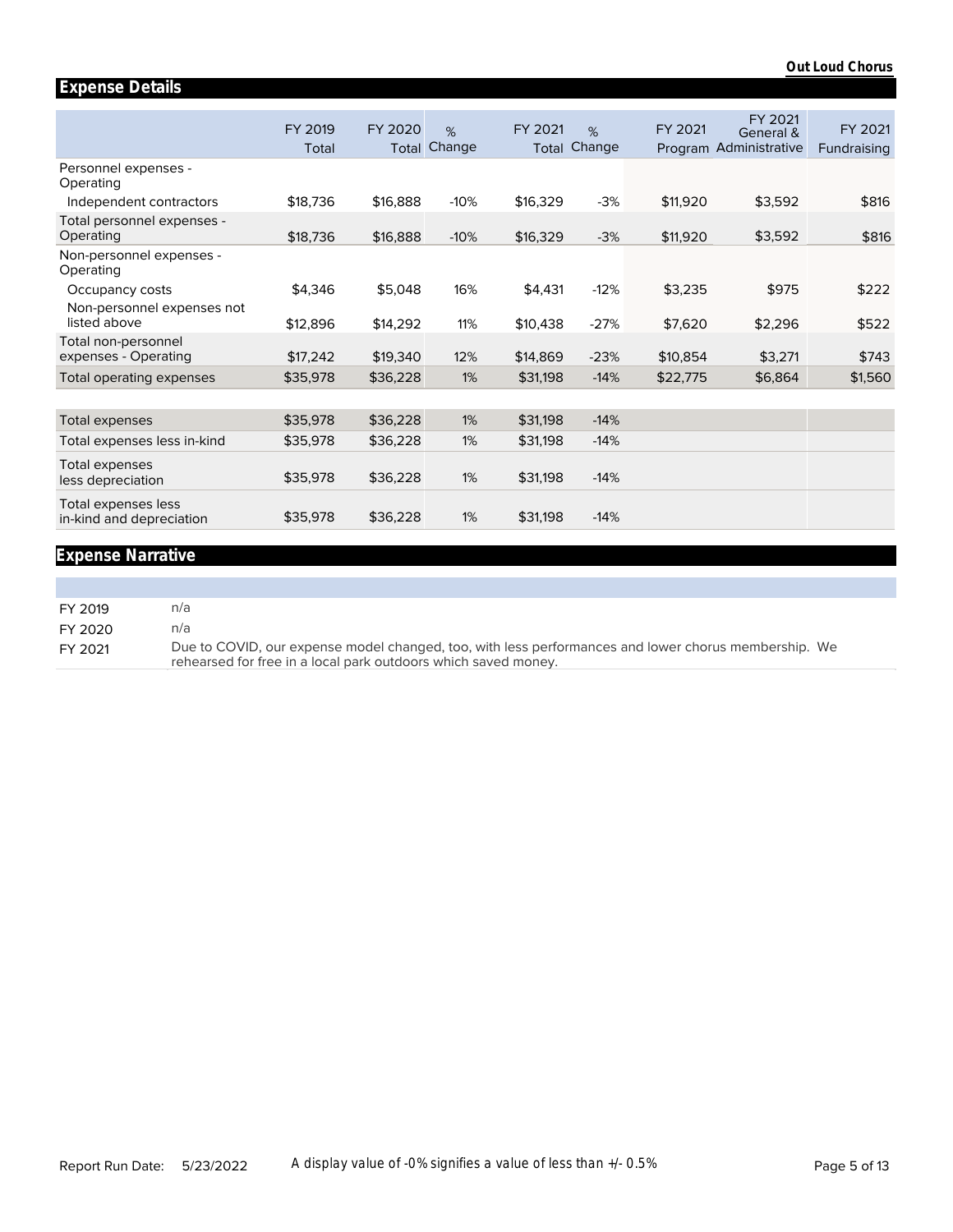Organizations with expenses under \$50,000 and entities under a parent are not given the option to complete a balance sheet. This organization has not provided data to populate this section. Unaudited organizations are not required to complete a balance sheet.

## **Balance Sheet Narrative**

Organizations with expenses under \$50,000 and entities under a parent are not given the option to complete a balance sheet. This organization has not provided data to populate this section. Unaudited organizations are not required to complete a balance sheet.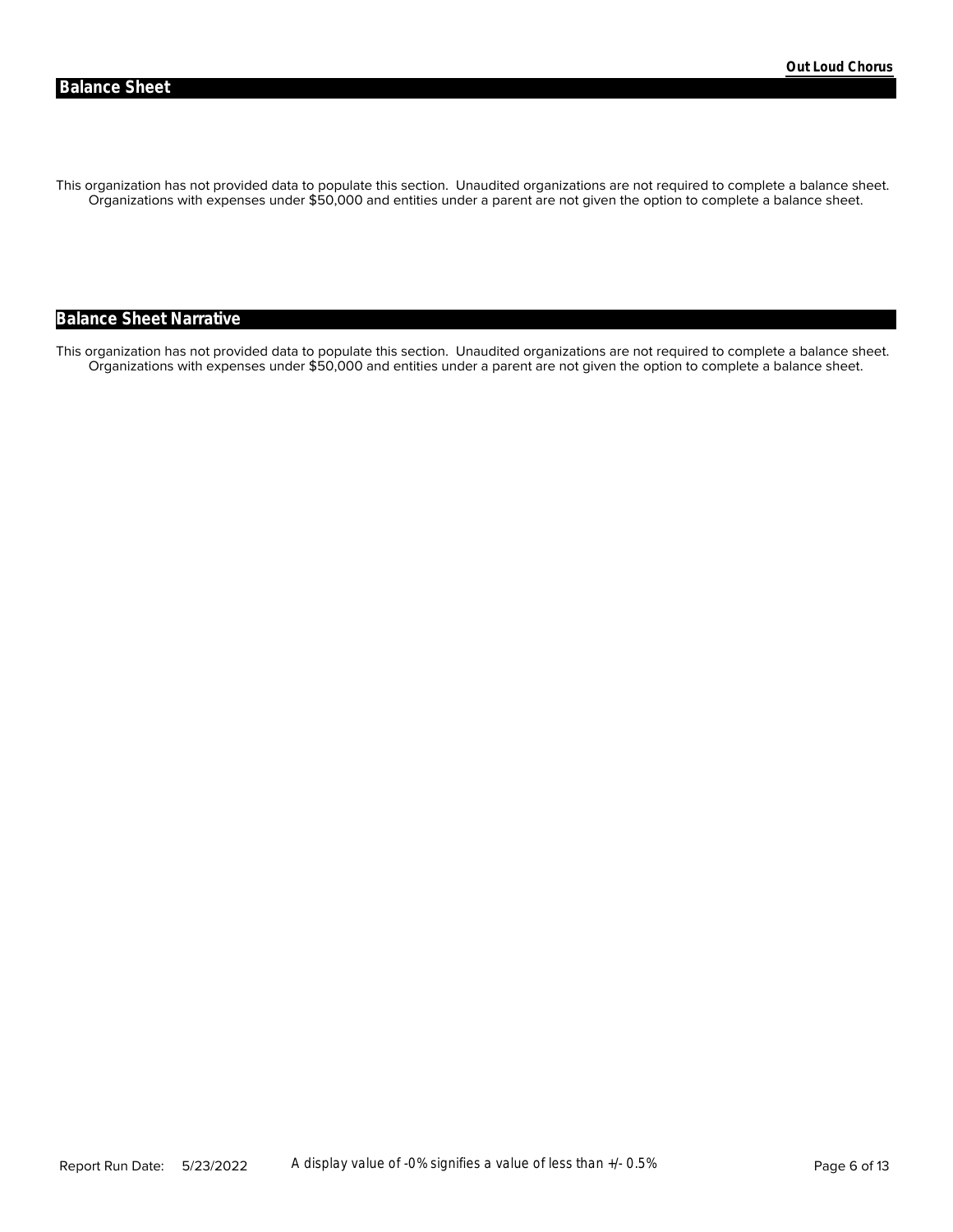Organizations with expenses under \$50,000 and entities under a parent are not given the option to complete a balance sheet. This organization has not provided data to populate this section. Unaudited organizations are not required to complete a balance sheet.

This organization has not provided data to populate this section.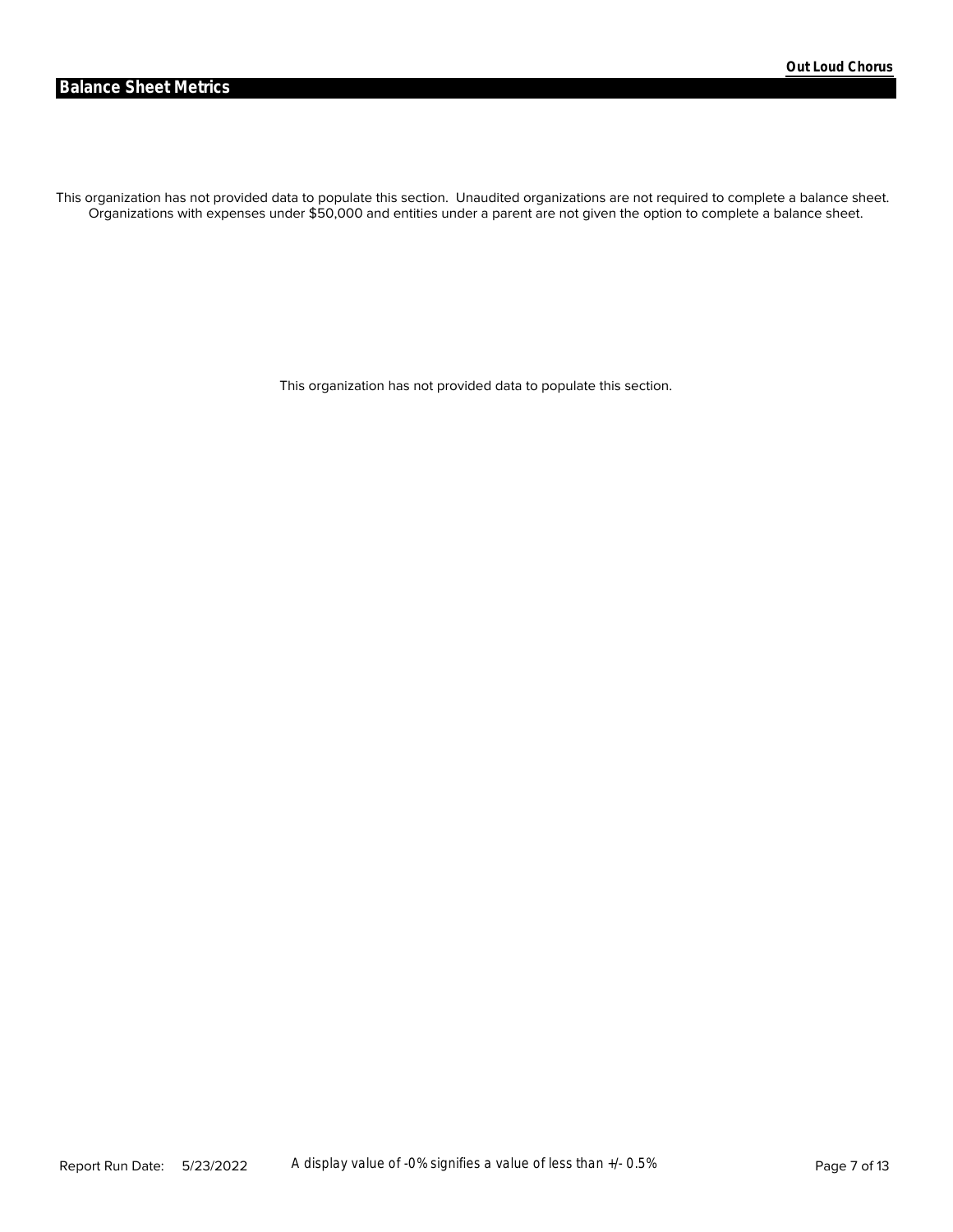The organization has not provided data to populate this section.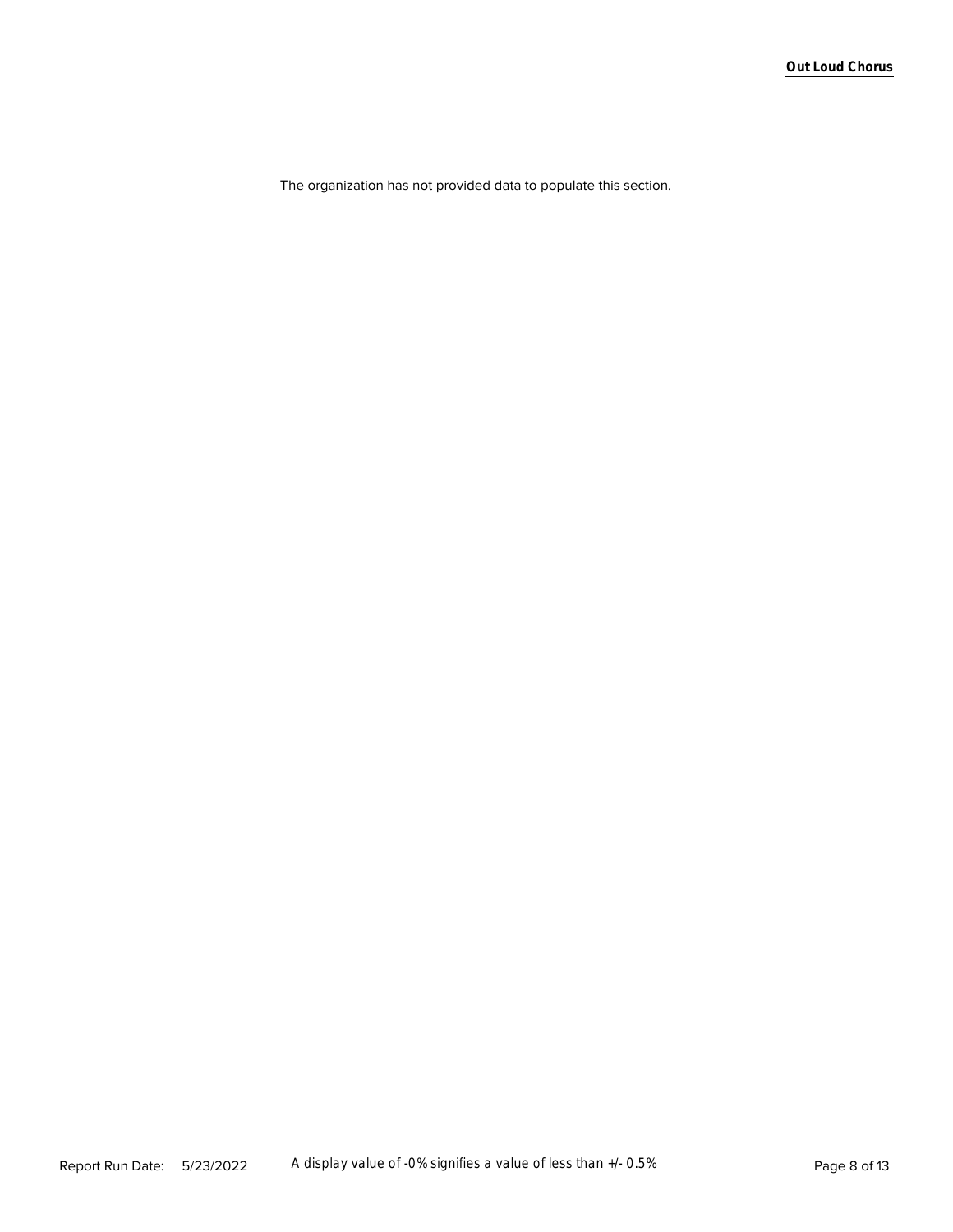|                                                                                                                                                                                        |          |                |          |          | Out Loud Chorus |
|----------------------------------------------------------------------------------------------------------------------------------------------------------------------------------------|----------|----------------|----------|----------|-----------------|
| Attendance                                                                                                                                                                             |          |                |          |          |                 |
|                                                                                                                                                                                        | FY 2019  | FY 2020        | % Change | FY 2021  | % Change        |
|                                                                                                                                                                                        |          |                |          |          |                 |
| <b>Total attendance</b><br>Paid                                                                                                                                                        | 632      | 408            | $-35%$   | 225      | $-45%$          |
| Free                                                                                                                                                                                   | 71       | 41             | $-42%$   | 525      | 1,180%          |
|                                                                                                                                                                                        | 703      | 449            | $-36%$   | 750      | 67%             |
| Total                                                                                                                                                                                  |          |                |          |          |                 |
| In-person attendance                                                                                                                                                                   |          |                |          |          |                 |
| Paid                                                                                                                                                                                   | 632      | 408            | $-35%$   | 0        | $-100%$         |
| Free                                                                                                                                                                                   | 71       | 41             | $-42%$   | 525      | 1,180%          |
| Total                                                                                                                                                                                  | 703      | 449            | $-36%$   | 525      | 17%             |
|                                                                                                                                                                                        |          |                |          |          |                 |
| Digital attendance                                                                                                                                                                     |          |                |          |          |                 |
| Paid                                                                                                                                                                                   |          | $\mathsf O$    | n/a      | 225      | n/a             |
| Free                                                                                                                                                                                   |          |                | n/a      |          | n/a             |
| Total                                                                                                                                                                                  |          | $\overline{0}$ | n/a      | 225      | n/a             |
|                                                                                                                                                                                        |          |                |          |          |                 |
| In-person attendees 18 and under                                                                                                                                                       |          | 22             | n/a      | 70       | 218%            |
|                                                                                                                                                                                        |          |                |          |          |                 |
| Programs in schools                                                                                                                                                                    | FY 2019  | FY 2020        | % Change | FY 2021  | % Change        |
| Children served in schools                                                                                                                                                             |          |                | n/a      | 0        | n/a             |
| Hours of instruction                                                                                                                                                                   |          |                | n/a      | 0        | n/a             |
| Workforce                                                                                                                                                                              |          |                |          |          |                 |
|                                                                                                                                                                                        |          |                |          |          |                 |
| Number of People                                                                                                                                                                       | FY 2019  | FY 2020        | % Change | FY 2021  | % Change        |
| Volunteers                                                                                                                                                                             | 13       | 35             | 169%     | 45       | 29%             |
| Independent contractors                                                                                                                                                                | 13       | 11             | $-15%$   | 11       | 0%              |
| Interns and apprentices                                                                                                                                                                |          |                | n/a      | 0        | n/a             |
| <b>Total positions</b>                                                                                                                                                                 | 26       | 46             | 77%      | 56       | 22%             |
|                                                                                                                                                                                        |          |                |          |          |                 |
| Visual & Performing Artists                                                                                                                                                            |          |                |          |          |                 |
|                                                                                                                                                                                        | FY 2019  | FY 2020        | % Change | FY 2021  | % Change        |
| Number of visual & performing artists                                                                                                                                                  |          | 55             | n/a      | 45       | $-18%$          |
| Payments to artists & performers                                                                                                                                                       | \$18,736 | \$16,888       | $-10%$   | \$16,329 | $-3%$           |
|                                                                                                                                                                                        |          |                |          |          |                 |
| Covid-19 Impact                                                                                                                                                                        |          |                |          |          |                 |
|                                                                                                                                                                                        |          | FY 2019        |          | FY 2020  | FY 2021         |
| Due to COVID-19 crisis restrictions on in-person gatherings and/or<br>stay-at-home orders mandated by government health guidelines, how was<br>staffing affected at your organization: |          |                |          |          |                 |
|                                                                                                                                                                                        |          |                |          |          |                 |
| Number of employees laid off                                                                                                                                                           |          |                |          | 0        |                 |
| Number of employees furloughed                                                                                                                                                         |          |                |          | 0        |                 |
| Of those furloughed or laid off employees, how many (if any) have been<br>brought back?                                                                                                |          |                |          | 0        |                 |
|                                                                                                                                                                                        |          |                |          |          |                 |
|                                                                                                                                                                                        |          |                |          |          |                 |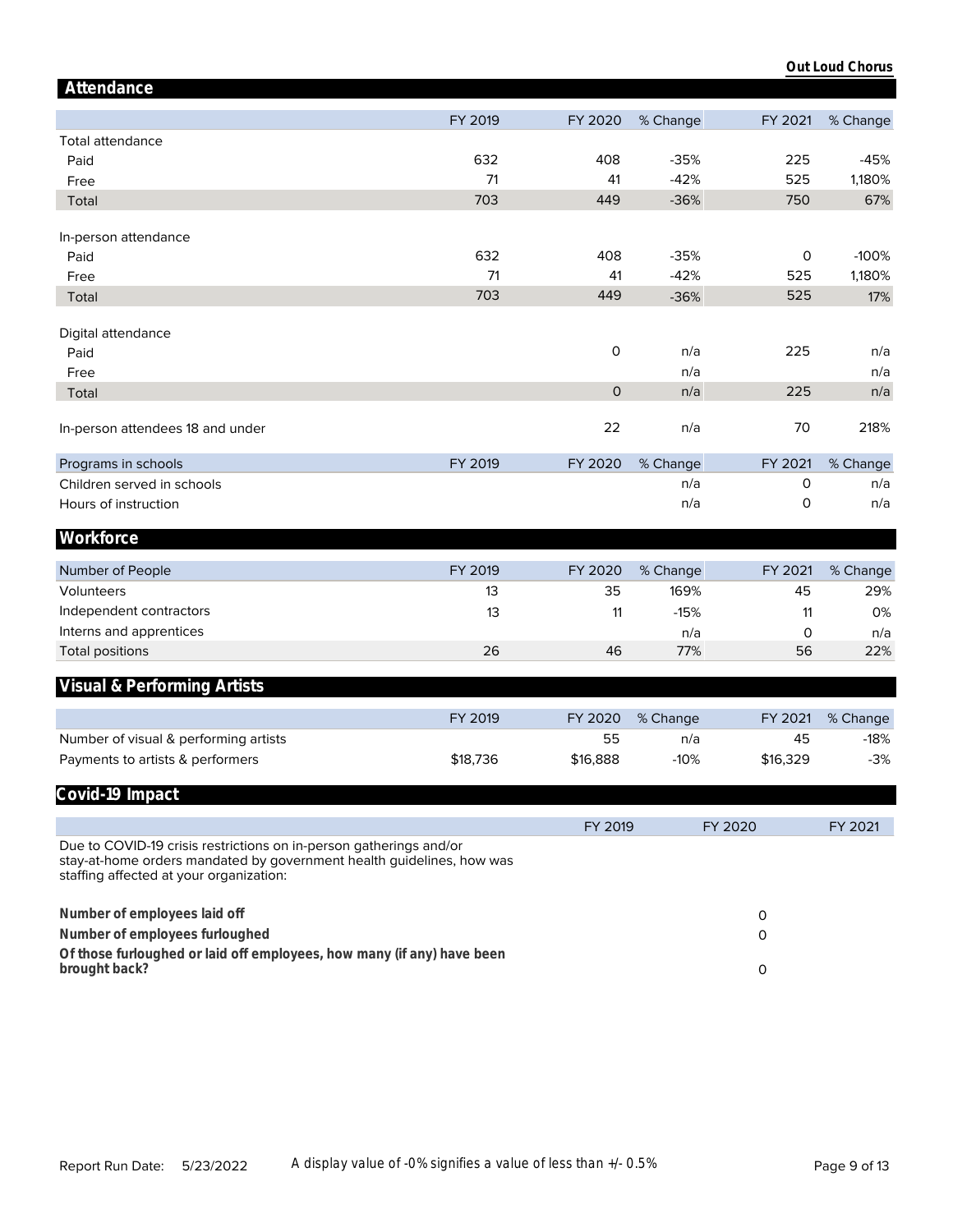#### Mission and Constituency

#### Mission statement

Out Loud is a mixed chorus for the Lesbian, Bisexual, Gay, Transgender community, yet open to all. Out Loud provides continuing musical education and performance experience as well as a social outlet for persons interested in choral music and its production. Out Loud is fun and flexible, open to many levels of ability, and committed to embodying the diversity of our community. In addition, the chorus seeks to educate the general public about choral music and, through performances, to reduce bigotry and discrimination against our community.

In keeping with our mission, the Out Loud Chorus seeks to perform a wide variety of choral music. We recognize that music from other eras may not reflect society's current acceptance of diversity. Because of this, some audience members may occasionally disagree with ideas described by lyrics we perform. The Out Loud Chorus as a whole neither advocates nor denigrates any particular belief or tradition. Rather, by the diversity of our music, we seek to celebrate and be sensitive to the broad diversity of our culture and our community. We invite our audiences to help us create a community where all participants feel welcome.

#### Mission demographics

This organization's mission is rooted in an explicitly identified ethnic, cultural or other demographic voice.

**Racial/ethnic group**

| Additional group (please state) | LGBTQ                                          |
|---------------------------------|------------------------------------------------|
| Gender                          | Genderqueer/gender non-conforming; Transgender |
| Additional group (please state) |                                                |
| Sexual orientation              | Gay or Lesbian; Bisexual                       |
| Additional group (please state) |                                                |
| Age group                       |                                                |
| Additional group (please state) |                                                |
| Disability                      | <b>No</b>                                      |
| Additional characteristics      |                                                |
|                                 |                                                |

*If the fields above are blank, this organization does not serve that demographic specifically.*

#### Audience

The organization does not seek to primarily serve a specific audience.

| Racial/ethnic group             |
|---------------------------------|
| Additional group (please state) |
| Gender                          |
| Additional group (please state) |
| Sexual orientation              |
| Additional group (please state) |
| Age group                       |
| Additional group (please state) |
| <b>Disability</b>               |
| Additional characteristics      |
| Additional group (please state) |

*If the fields above are blank, this organization does not serve that demographic specifically.* **Community type served** Urban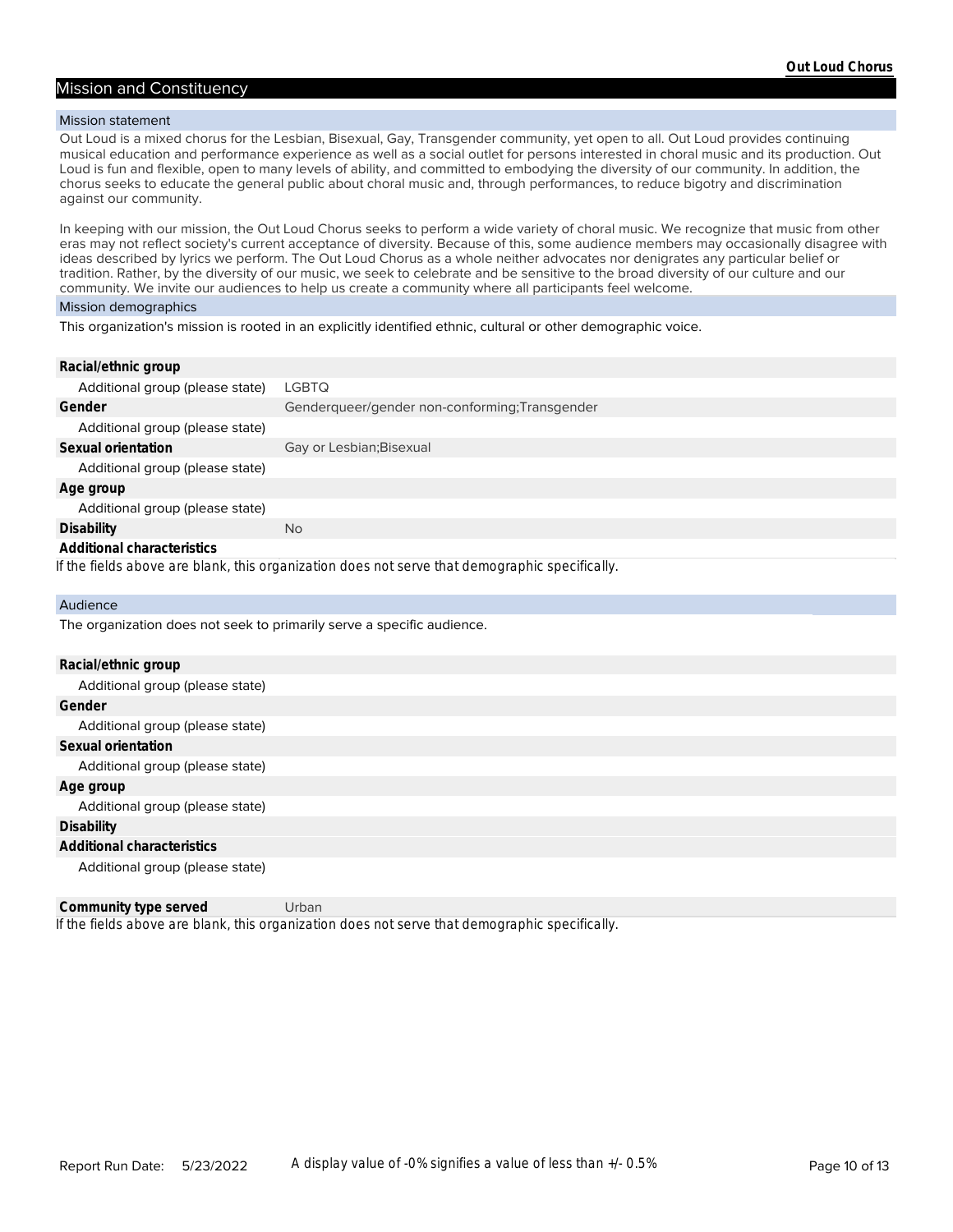## **Program Activity**

| In-person activity                              | FY 2019                      |                       |          | FY 2020                      |                       | FY 2021                      |                       |  |
|-------------------------------------------------|------------------------------|-----------------------|----------|------------------------------|-----------------------|------------------------------|-----------------------|--|
|                                                 | <b>Distinct</b><br>offerings | # of times<br>offered |          | <b>Distinct</b><br>offerings | # of times<br>offered | <b>Distinct</b><br>offerings | # of times<br>offered |  |
| Productions (self-produced)                     |                              |                       |          | 2                            | 3                     | 2                            | 2                     |  |
| Productions (presented)                         |                              |                       |          |                              |                       | 2                            | 2                     |  |
| Classes/assemblies/other<br>programs in schools |                              |                       |          |                              |                       |                              |                       |  |
| Classes/workshops (outside of<br>schools)       | $\Omega$                     |                       | $\Omega$ | $\Omega$                     | $\Omega$              | $\Omega$                     | $\Omega$              |  |
| Field trips/school visits                       |                              |                       |          |                              |                       |                              |                       |  |
| Guided tours                                    |                              |                       |          |                              |                       |                              |                       |  |
| Lectures                                        |                              |                       |          |                              |                       |                              |                       |  |
| Permanent exhibitions                           |                              |                       |          |                              |                       |                              |                       |  |
| Temporary exhibitions                           |                              |                       |          |                              |                       |                              |                       |  |
| Traveling exhibitions (hosted)                  |                              |                       |          |                              |                       |                              |                       |  |
| Films screened                                  |                              |                       |          |                              |                       |                              |                       |  |
| Festivals/conferences                           | $\Omega$                     |                       |          | $\Omega$                     |                       | $\Omega$                     |                       |  |
| Readings/workshops (developing<br>works)        |                              |                       |          |                              |                       |                              |                       |  |
| Community programs (not<br>included above)      |                              |                       |          |                              |                       |                              |                       |  |
| Additional programs not listed<br>above         | 7                            |                       | 9        | 0                            | $\Omega$              | 0                            | 0                     |  |

*program lines. NOTE: Data entered prior to 2021 combines information about physical and digital programs. It has been included in the physical*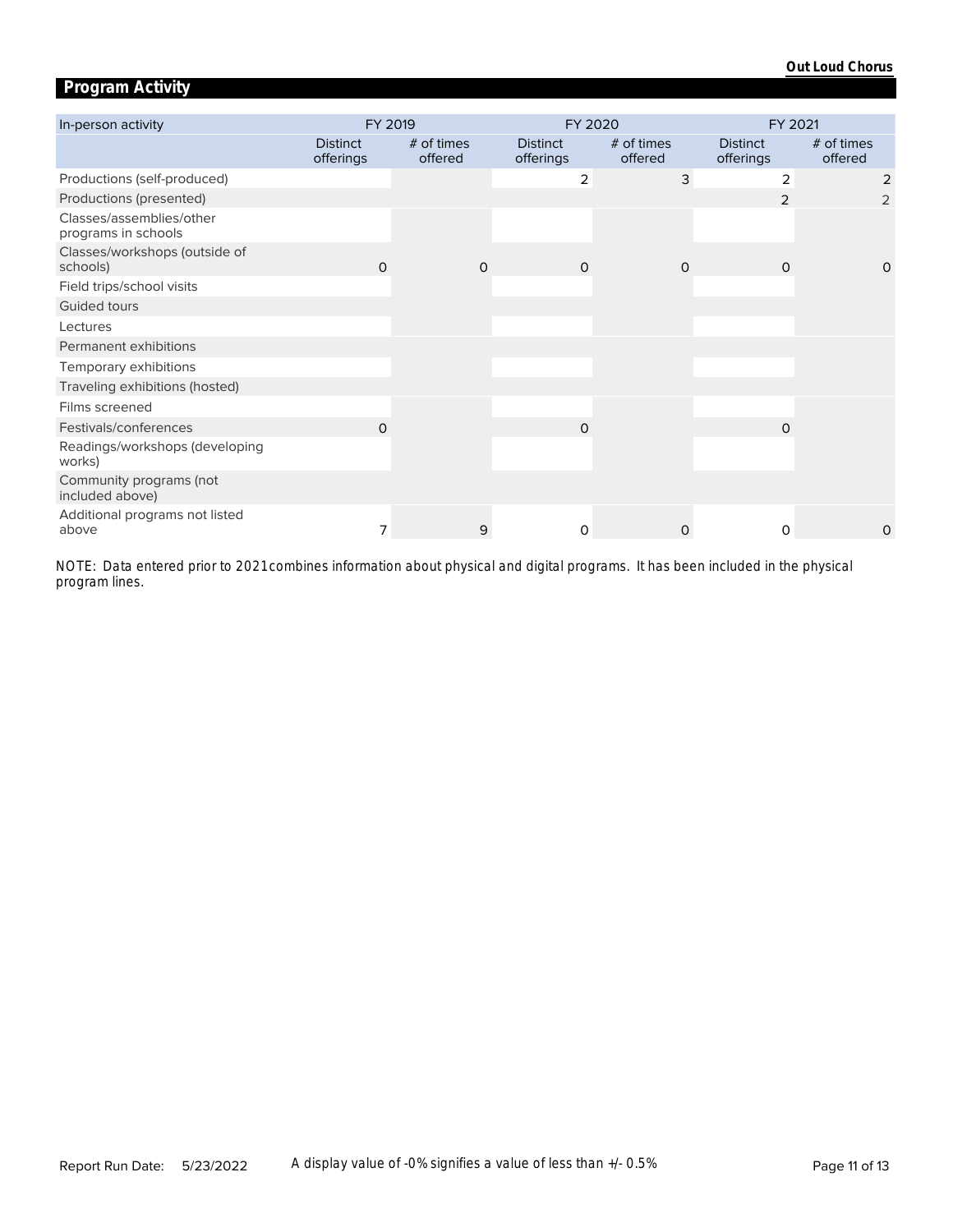## **Program Activity**

| Digital activity                                |                              | FY 2019                         |                 |                              | FY 2020                         |                 |                              | FY 2021                         |               |
|-------------------------------------------------|------------------------------|---------------------------------|-----------------|------------------------------|---------------------------------|-----------------|------------------------------|---------------------------------|---------------|
|                                                 | <b>Distinct</b><br>offerings | # times<br>digitally<br>offered | $On-$<br>demand | <b>Distinct</b><br>offerings | # times<br>digitally<br>offered | $On-$<br>demand | <b>Distinct</b><br>offerings | # times<br>digitally<br>offered | On-<br>demand |
| Productions (self-produced)                     |                              |                                 |                 |                              |                                 |                 | 2                            | 2                               | 2             |
| Productions (presented)                         |                              |                                 |                 |                              |                                 |                 |                              |                                 |               |
| Classes/assemblies/other<br>programs in schools |                              |                                 |                 |                              |                                 |                 |                              |                                 |               |
| Classes/workshops (outside of<br>schools)       |                              |                                 |                 |                              |                                 |                 |                              |                                 |               |
| Field trips/school visits                       |                              |                                 |                 |                              |                                 |                 |                              |                                 |               |
| Guided tours                                    |                              |                                 |                 |                              |                                 |                 |                              |                                 |               |
| Lectures                                        |                              |                                 |                 |                              |                                 |                 |                              |                                 |               |
| Permanent exhibitions                           |                              |                                 |                 |                              |                                 |                 |                              |                                 |               |
| Temporary exhibitions                           |                              |                                 |                 |                              |                                 |                 |                              |                                 |               |
| Traveling exhibitions (hosted)                  |                              |                                 |                 |                              |                                 |                 |                              |                                 |               |
| Films screened                                  |                              |                                 |                 |                              |                                 |                 |                              |                                 |               |
| <b>Broadcast productions</b>                    |                              |                                 |                 |                              |                                 |                 |                              |                                 |               |
| Festivals/conferences                           |                              |                                 |                 |                              |                                 |                 |                              |                                 |               |
| Readings/workshops (developing<br>works)        |                              |                                 |                 |                              |                                 |                 |                              |                                 |               |
| Community programs (not<br>included above)      |                              |                                 |                 |                              |                                 |                 |                              |                                 |               |
| Additional programs not listed<br>above         |                              |                                 |                 |                              |                                 |                 |                              |                                 |               |

*program lines. NOTE: Data entered prior to 2021 combines information about physical and digital programs. It has been included in the physical* 

| Digital activity financials | FY 2019  |                                                | FY 2020  |                                                | FY 2021  |                                                |  |
|-----------------------------|----------|------------------------------------------------|----------|------------------------------------------------|----------|------------------------------------------------|--|
|                             | Total    | Associated with<br>digital program<br>delivery | Total    | Associated with<br>digital program<br>delivery | Total    | Associated with<br>digital program<br>delivery |  |
| Earned revenue              | \$21,136 |                                                | \$28,455 |                                                | \$13,459 | \$4,055                                        |  |
| Contributed revenue         | \$12,965 |                                                | \$21,996 |                                                | \$17,157 | \$5,275                                        |  |
| Operating expense           | \$35,978 | \$0                                            | \$36,228 | \$0                                            | \$31,198 | \$5,200                                        |  |